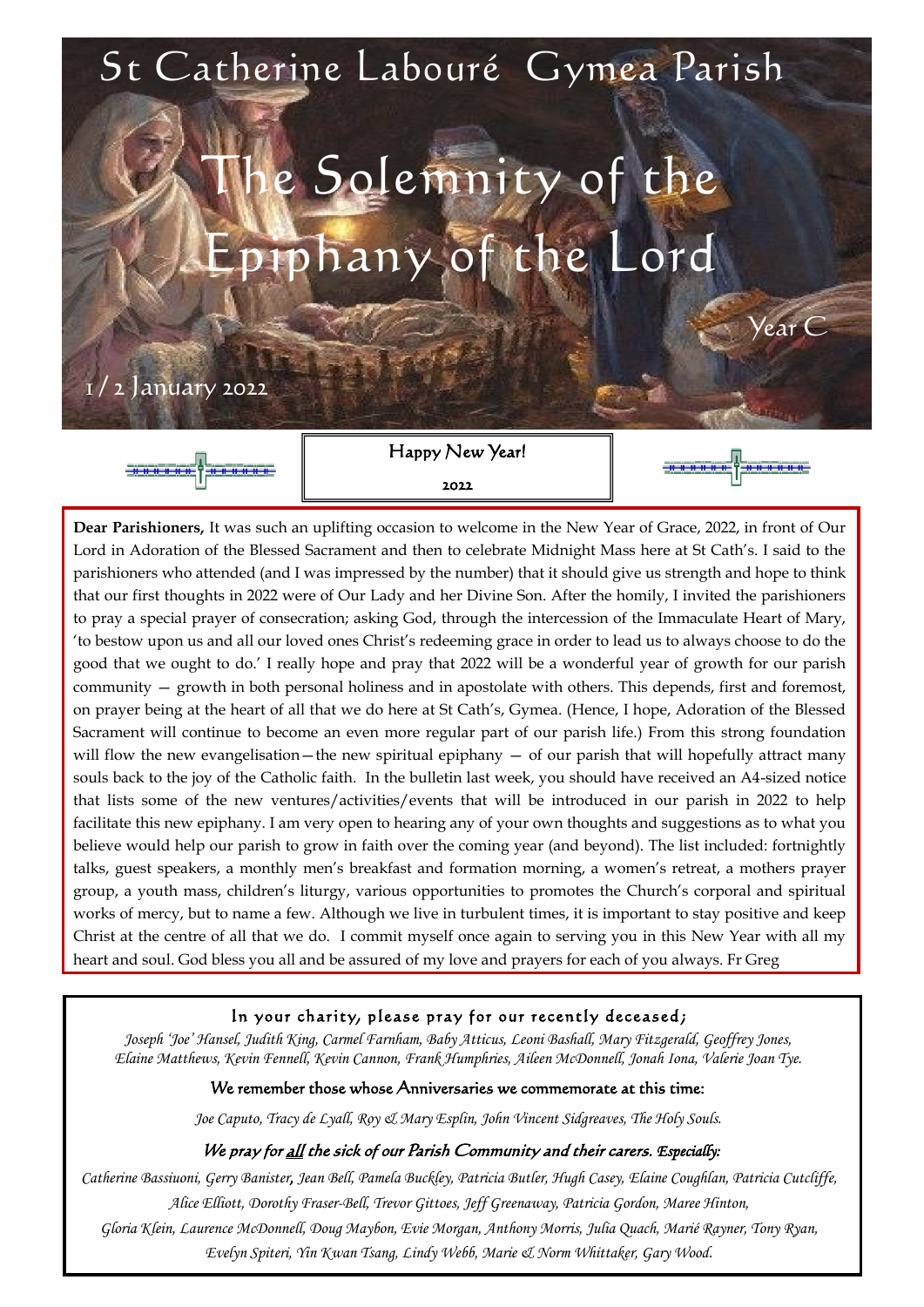# Parish News

**HAPPY NEW YEAR OF GRACE, 2022**: The parish staff and I (Fr Greg) would like to wish you and your families God's choicest blessings for the New Year of Grace, 2022. I pray especially that we will all put Our Lord at the centre of our lives; knowing that our Catholic faith is the ultimate gateway to true joy in this life and eternal beatitude in the next! It is such a privilege to be your parish priest and I am very excited about the year ahead. But this is your parish, so please think of how you might use your gifts and talents to get more involved. God bless!

**FROM THE CATECHISM: "**The *Epiphany* is the manifestation of Jesus as Messiah of Israel, Son of God and Savior of the world. The great feast of Epiphany celebrates the adoration of Jesus by the wise men (*magi*) from the East, together with his baptism in the Jordan and the wedding feast at Cana in Galilee. In the magi, representatives of the neighboring pagan religions, the Gospel sees the first-fruits of the nations, who welcome the good news of salvation through the Incarnation. The magi's coming to Jerusalem in order to pay homage to the king of the Jews shows that they seek in Israel, in the messianic light of the star of David, the one who will be king of the nations. Their coming means that pagans can discover Jesus and worship him as Son of God and Saviour of the world only by turning towards the Jews and receiving from them the messianic promise as contained in the Old Testament. The Epiphany shows that 'the full number of the nations' now takes its 'place in the family of the patriarchs', and acquires *Israelitica dignitas* (is made "worthy of the heritage of Israel").'

**TRAINING OF NEW ACOLYTES**: I am delighted that a number of individuals have indicated a desire to serve as future acolytes at Mass. I would like to host a training session for new acolytes on Saturday 5th February from 10:30am-11:30am. I will be contacting the new acolytes in due course. If you are interested in getting involved, please let Fr Greg know. **TRAINING OF NEW READERS:**I am delighted that a number of individuals have indicated a desire to serve as future readers at Mass. I would like to host a training session for new readers on Sunday 30th January from 3:30pm-4:30pm. I will be contacting the new readers in due course. If you are interested in getting involved, please let Fr Greg know.

**CHRISTMAS OFFERING ENVELOPES:** are still available at the back of the Church—with the words "Christmas Offering". Money placed into these envelopes goes into a central fund that supports the Clergy of the Archdiocese and covers certain housekeeping expenses here in our parish. It would be great if St Cath's is able to raise enough funds such that we are able to support poorer parishes that are unable to pay for such expenses. Thank you for your generosity. You can place the Christmas envelopes in either the first or second collection.

**COLLECTIONS:** Following a recent and independent audit of the parish finances, we have been asked to now follow Archdiocesan protocols/ policy with respect to collections. The first collection goes towards Pastoral Revenue (the central fund described above), the second collection goes into the Church Account.

From henceforth, the 1st Collection will be taken up after Father's Homily.

The 2nd Collection will be taken up after the Prayers of General Intercession and is for the Parish (Planned Giving/Envelopes).

**Volunteers are sought to assist the Church Wardens for each of the 4 Masses. Please see Fr Greg if you are interested and he can provide your details to the Wardens of each of the Masses.**

**REFUGEES FROM AFGHANISTAN:** I have had further communication with the local council about supporting refugees from Afghanistan. Besides offering our community car to help transport them to English classes across Sydney, I have also offered to support them with low-cost housing/appliances/ furniture. We already have sourced a few items, but if you possess (or know of someone who does) any such items that are in good working order but are no longer needed, please have a chat to me in the new

year.

**FR GREG:** I will be away from Monday 3rd January to 6th January for academic work. Adoration/Masses will be supplied by one of the three priests that currently reside at Our Lady of Fatima, Caringbah. (Please make the celebrating priest(s) welcome in our parish. During the academic year, I will need to rely on a bit of help from other priests when lectures clash with Mass times. At this stage, I don't envisage too

much difficulty.)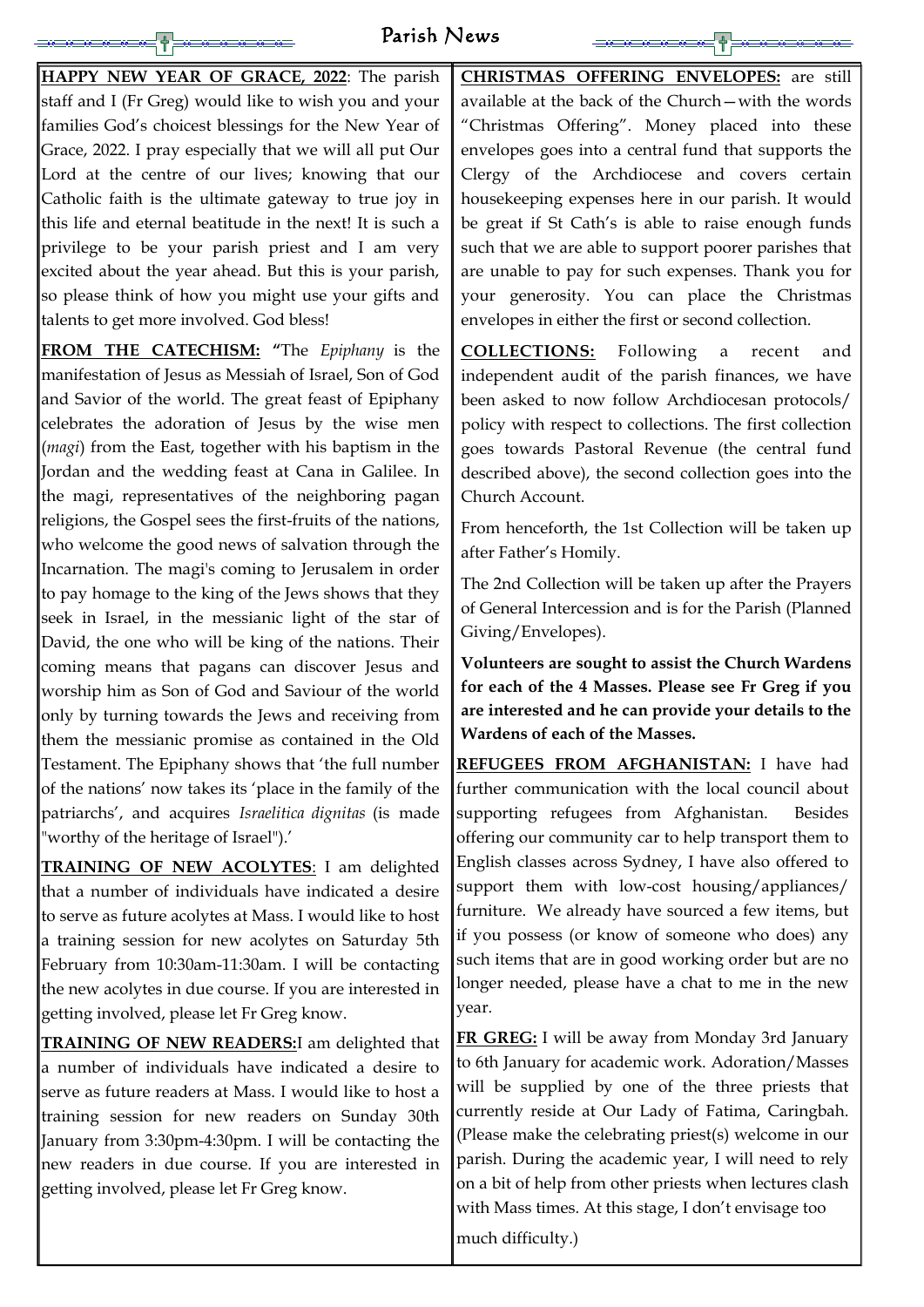# Parish News

the Dog who was awarded 'Best-Dressed-Parishioner' by popular vote this Christmas. Dolly is a near-daily Mass goer and can often be found sitting outside or at the back of the Church. Her family spent one and a half hours tying the

| <b>BONNIE VIEW DEVELOPMENT:</b> Thank you to all           | CORPORAL AND SPIRITUAL WORKS OF                                                                           |
|------------------------------------------------------------|-----------------------------------------------------------------------------------------------------------|
| those parishioners who took an interest in the             | <b>MERCY:</b> I would like to ask the members of the                                                      |
| suggested redevelopment of 10 & 12 Bonnie View             | committee to meet on Thursday 17th February to                                                            |
| Street by Catholic Care. As I said the other week, the     | begin plan for activities in 2022.                                                                        |
| patrimony of this parish does not belong to me but to      | <b>CONFESSIONS/BENEDICTION:</b> will be available<br>before and after every Weekday Mass (including       |
| you, the parishioners, and, thus, I appreciate everyone    | Saturdays). Just approach me. On Saturdays, I will be                                                     |
| taking a vested interest in such matters. For those of     | in the confessional immediately following the 9:15                                                        |
| you who have completed the feedback forms, feel free       | am Mass for as long as necessary and from $4:30-$                                                         |
| to put them in the parish letter box or in the box at the  | $4:55$ pm.                                                                                                |
| back of the Church. A question has been raised about       | Benediction will take place henceforth every Friday                                                       |
| the exact remuneration to the parish. We are expected      | and Saturday immediately prior to the 9.15am Mass.                                                        |
| to receive \$100,000 PA (CPI indexed) over the             | <b>GRATITUDE:</b> Fr Greg would like to say "thank you                                                    |
| proposed 15 year lease. Further details will be given in   | very much indeed" for the kind and thoughtful gifts/                                                      |
| the new year from members of the Parish Finance            | cards he has received from parishioners over the<br>Christmas season. Thank you very much again to all.   |
| Committee.                                                 | <b>FRIENDSHIP CLUB:</b> Is a marvellous asset to our                                                      |
| <b>VOLUNTEERS NEEDED:</b> The parish community             | parish. The Club provides a fun and faith-filled forum                                                    |
| would warmly welcome anyone interested in assisting        | for senior members of our parish/local community to                                                       |
| with reading/serving/acolyting at Mass. We are also        | form new (and sustain old) friendships. New                                                               |
| looking for anyone who might be able to assist with        | members are always welcome!                                                                               |
| the care of our gardens and for new catechists All are     | <b>LEGION OF MARY:</b> Meets every Thursday morning                                                       |
| welcome to chat with Fr Greg if they are open to           | at 10am (in the parish conference room). New                                                              |
| getting involved. I am delighted with the number of        | members always welcome!                                                                                   |
| people who have already come forward, but I would          | <b>MEDJUGORE PRAYER GROUP:</b> Did you know we                                                            |
| love for everyone to be involved. Training will be         | have a wonderful group of faith-filled parishioners                                                       |
| provided in the new year (dates TBC).                      | who gather each Thursday evening at 6pm in our<br>church to say the rosary and some special prayers?      |
| COVID-19 UP-DATE: Whilst there are no density              | Why not join them? Everyone is welcome! The next                                                          |
| limits placed upon Churches, we are still required to      | prayer meeting will take place on the 6th January.                                                        |
| wear masks. You might also take note that we are only      | <b>FACEBOOK PAGE:</b> Remember to like our Facebook                                                       |
| considered a "close contact", and, thus, need to isolate,  | Page! I am very grateful to one of our younger                                                            |
| if we have spent more than four hours with a person        | parishioners who is running this now.                                                                     |
| who has tested positive to Covid-19. (A close contact is   | <b>CATECHIST CORNER:</b> Please get in touch with Fr                                                      |
| someone "who lives with a case or has spent <b>more</b>    | Greg if you would like to become a catechist next<br>year. Now is the time to step forward! Training will |
| <b>than four hours</b> with them in a house, accommodation | be provided and you get to join a wonderful group of                                                      |
| or care facility setting", said the Prime Minister.) I     | parishioners. A great way to make new friendships,                                                        |
| don't expect any Mass here at Gymea to go for four         | too!                                                                                                      |
| hours (but if you would like a very, very long homily      | <b>GORMLEY:</b><br><b>DOLLY</b>                                                                           |
| $\ln t$ let me know) $\zeta_0$                             | Congratulations to Dolly                                                                                  |



**KEEP CALM AND Don't Panic** feeling unwell. I will be regularly cleaned/<br>I'm Catholic sanitized going forward.

just let me know). So, unless you begin to manifest symptoms, then there is no reason to isolate if a case emerges in our Church. Please stay home if you are ensuring the Church is sanitized going forward.